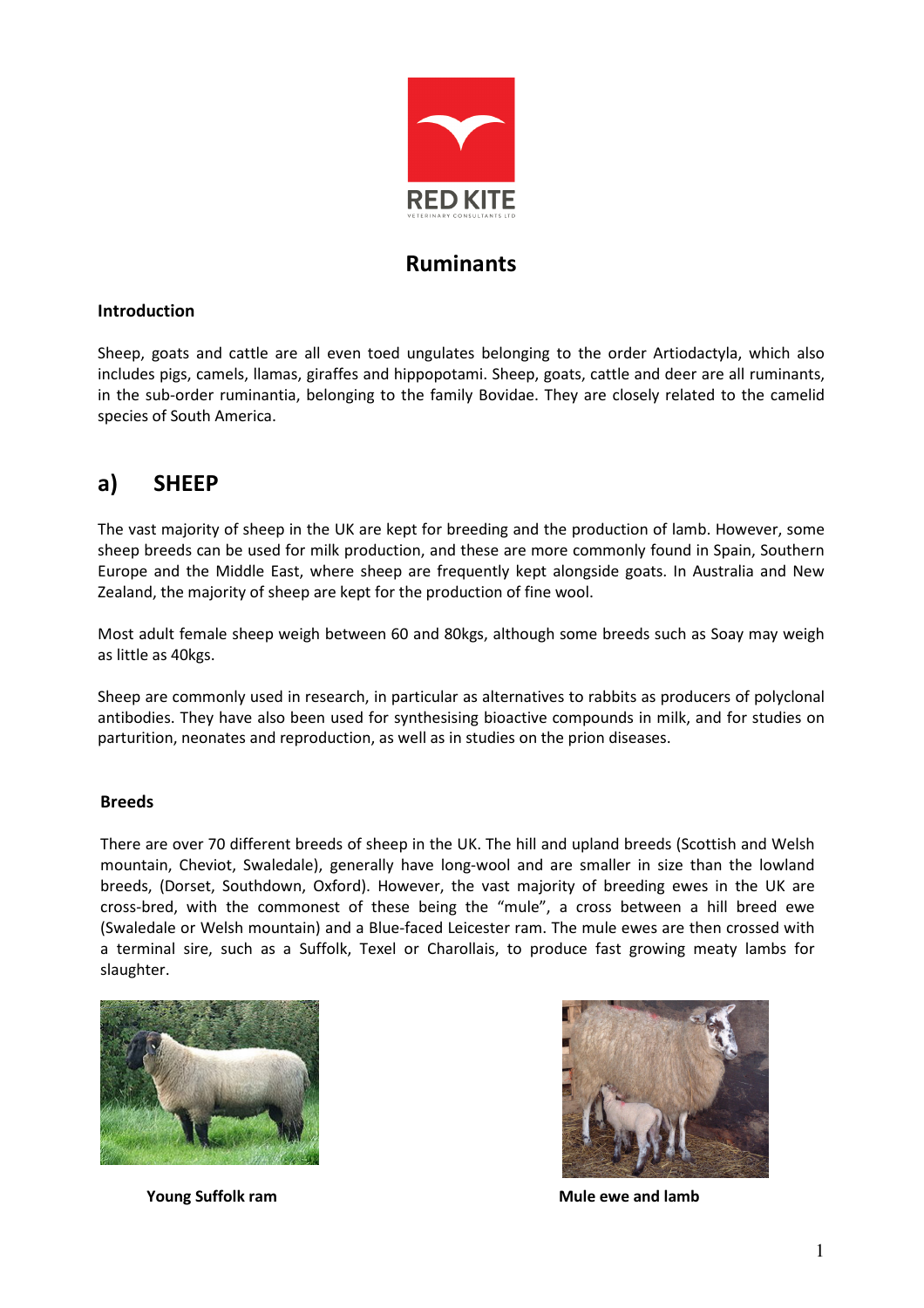# Biology

Skin and hair: Sheep are covered in wool, unlike other ruminants. They also secrete large amounts of lanolin (wool grease) from their sebaceous glands. Lanolin helps to waterproof the skin and coat, whilst the insulating properties of wool give the sheep excellent cold weather protection. Some breeds produce a very fine wool (ie the Merino from Spain and Australia), which is valuable in the manufacture of fine clothing. Other breeds have much coarser wool, which is more suitable for blankets and carpets.

Some breeds of sheep possess horns, whilst others are naturally hornless.

Digestive system: The digestive system of all ruminants is similar, and has developed to extract nutrients from plant material. They not possess canine teeth or upper incisors. Instead they have a hardened pad (the dental pad) against which the lower incisors bite. The tongue has a large dorsal swelling posteriorly, which makes visualization of the larynx difficult when trying to pass an endotracheal tube

All ruminants possess a 4-part stomach, the largest chamber of which is the rumen. A functioning rumen is essential to utilise the grasses that form their diet. The rumen is in effect a large fermentation chamber, which serves to break down the cellulose in plants and convert it into nutrients that can be absorbed and utilised by the goat.

Reproductive system: Sheep are seasonally polyoestrus, having a 17-day oestrus cycle, which starts during the autumn and finishes in late winter. However, there is some variation in the exact length of the breeding season between breeds, with hill and mountain breeds having shorter seasons than the lowland breeds. The Dorset has the longest breeding season of native British breeds - from approximately July to March. Most breeds are generally most fertile in October/November, to give lambing in March April.

The gestation length is normally 147 days (5 months). Ewes mated (tupped) on Guy Fawkes Day ( $5<sup>th</sup>$ Nov) should lamb on April Fools day  $(1<sup>st</sup>$  April). Ewe lambs may be bred in their first autumn at approximately 6-7 months of age, but more commonly will be run-through to be mated the following year at 18-19 months of age.

Artificial insemination is uncommon in sheep because the structure of the ewe's cervix makes it extremely difficult to catheterise. There is a technique for inseminating frozen semen directly into the uterine horns via laparoscopy, but this is a veterinary procedure and its use is limited for reasons of both cost and welfare. Embryo transfer is successful in sheep, but not usually economically viable.

#### Some normal biological values for sheep

| Weight at birth         | $3-5kg$    |  |
|-------------------------|------------|--|
| Adult weight            | 50-90 kg   |  |
| <b>Gestation period</b> | 147 days   |  |
| Age at sexual maturity  | 5-8 months |  |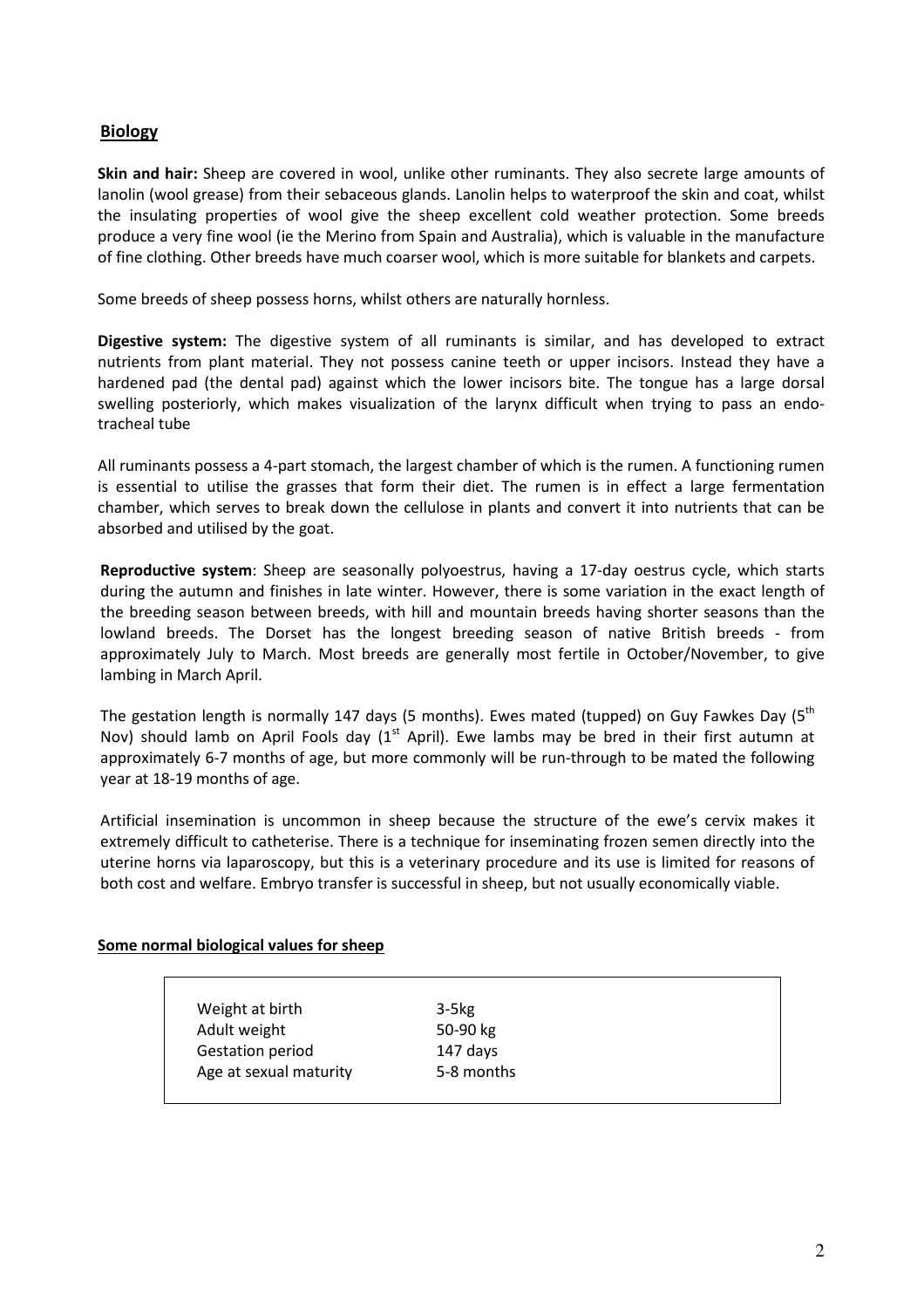## **Husbandry**

Rearing: Lambs are normally born as singletons or twins. However, there are tremendous breed variations, with the mountain breeds having more singles than twins, whilst some of the more prolific lowland breeds may have a high incidence of triplets and even a few quads. Lambs normally remain on the ewe until weaning at 12-16 weeks of age, although some frequent breeding systems using Dorsets will wean the lambs at 6 weeks of age so that the dams can be re-bred more quickly. There are also a small number of flocks in the UK that milk ewes, for cheese and yoghurt production. Their lambs are usually weaned from the ewe at a few days of age, and reared on milk replacer for 6 weeks, as for dairy cows.

For experimental purposes, it may be necessary to caesarean derive and/or artificially rear lambs. Artificially reared lambs should be weaned at 4-5 weeks of age.

Housing: Sheep are well protected from extremes of cold and can survive well outdoors in the UK winter, providing food is available. However, the majority of sheep kept for research will be provided with some shelter in inclement weather.

If they are housed, sheep should be kept in groups. If they have to be kept singly for experimental reasons, then they should always be within sight, sound and smell of each other. Horned and polled sheep should generally not be mixed in the same pen for fear of bullying and injuries. If horned sheep are to be housed together, more space should be allowed.

Temperature and Humidity: Sheep are normally kept outdoors, where they will be exposed to ambient temperatures and humidities.

If kept indoors, sheep can easily become too hot and suffer from heat-stress during the UK summer, particularly if they have not been shorn. When kept indoors, the temperature should remain within the limits 10-24<sup>0</sup>C. Lambs will need to be kept warmer for the first few days of life, after which they will tolerate the same conditions as adults.

Ventilation: Good ventilation is essential in sheep housing, as high relative humidity can contribute to pneumonic disease. A dank smell, with cobwebs in the roof space indicates that there is little air movement in the building, which is an ideal environment for the development and spread of respiratory disease.

It is important that the ventilation system ensures good air circulation without creating draughts at animal level.

Stocking densities: The Home Office Code of Practice for the Housing and Care of Animals Used in Scientific Procedures gives the following guidance.

|                  |                               | Minimum floor area in   Minimum floor area in   Minimum length of |                              |  |  |
|------------------|-------------------------------|-------------------------------------------------------------------|------------------------------|--|--|
| Goats and sheep  | $m2$ when housed in $m2$ when |                                                                   | housed   feed rack or trough |  |  |
| bodyweight       | groups                        | singly                                                            | per head in metres           |  |  |
| $\vert$ < 35 kgs | 1.3                           | 2.0                                                               | 0.35                         |  |  |
| $> 35$ kgs       | 1.9                           | 2.8                                                               | 0.35                         |  |  |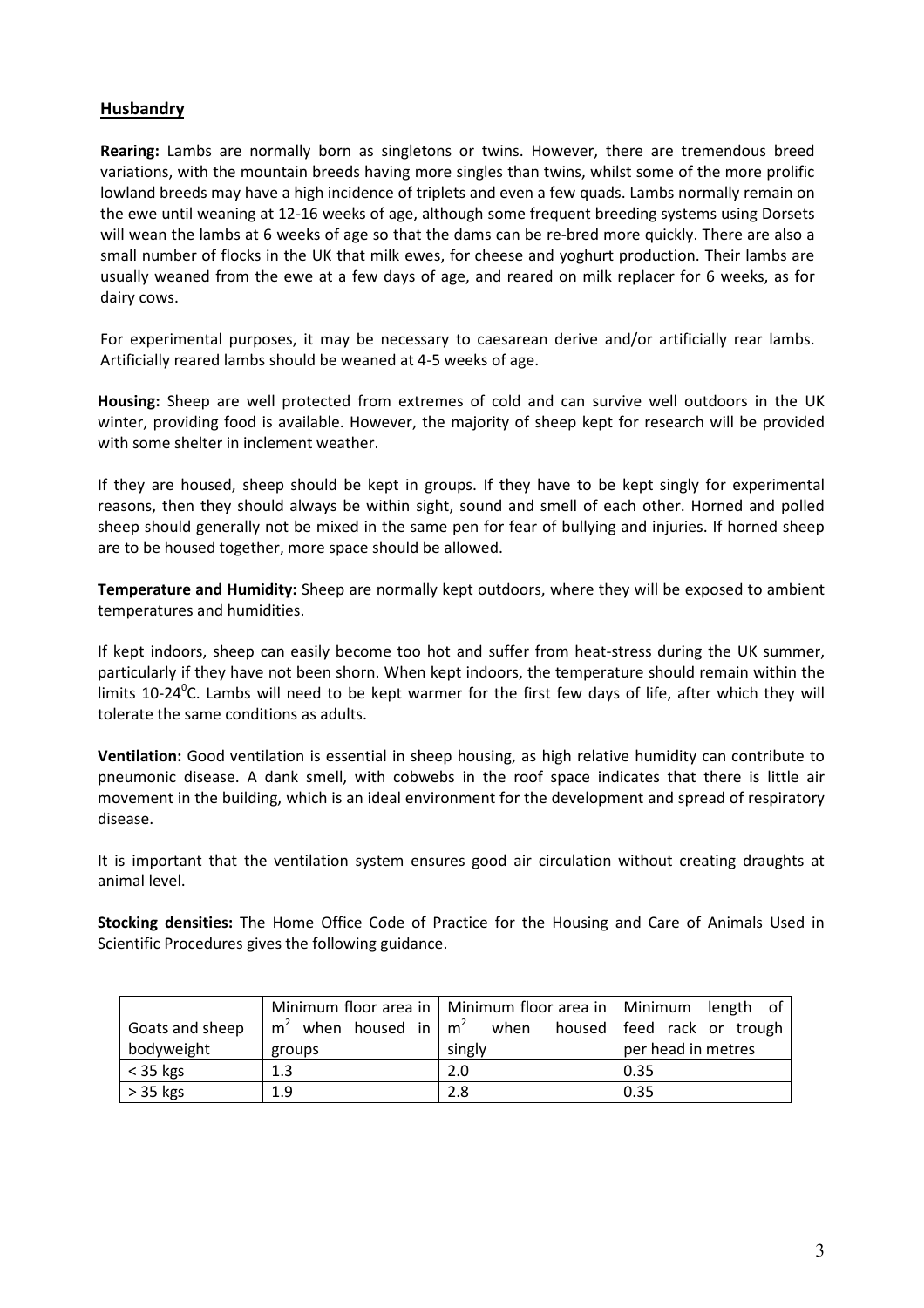Lighting: Ideally lighting should be natural, but in some indoor accommodation this may not be possible. If they are housed indoors, it is essential that they are exposed to seasonal fluctuations in day length if they are to be bred.

Feeding: Sheep are strict herbivores, predominantly eating grass. When close to lambing, ewes should also receive some supplementary feed in the form of cereal-based concentrates, to supply additional energy and protein. Note that sheep are very sensitive to the toxic effects of copper, which is found at background levels in all cereals. Care should therefore be exercised when feeding supplementary cereal feeds or minerals to sheep.

During the winter months, when there is insufficient grass, sheep will normally be fed conserved grass, in the form of hay or silage, or occasionally straw. They can also graze other crops, such as turnips or kale, over-winter.

Fresh water must be provided at all times. This may be from a trough or bowl drinker.

Water: Sheep prefer to drink flowing water and will not usually drink from dirty, static tanks. Although flowing water may be difficult to provide, it is essential that water tanks are regularly cleaned out.

Bedding: Sheep are usually bedded on straw, which also acts as environmental enrichment, as they spend time picking over the straw for the more tasty morsels. However, because of the consumption of at least some of the straw, there can be scientific reasons for sometimes keeping them on alternative bedding, such as wood shavings.

Routine tasks: Most lambs are castrated and tail docked by the application of rubber rings in the first week of life. Other routine tasks are navel spraying and ear tagging.

Adult sheep require shearing annually, usually in May or June. Internal and external parasites are very common problems in sheep, and routine treatments are required to control these.

Environmental enrichment: Providing satisfactory environmental enrichment for sheep is difficult. They are flock animals and it rare to find individuals separated from the remainder of the flock, unless they are sick. They can become disturbed if they do not have contact with other sheep, so always keep them in groups, or at least in pairs. They are nervous of humans, but can be trained, and may follow a handler, especially if they have food.

The provision of roughage is essential for their health and is also a source of environmental enrichment, as they can spend considerable time selecting and consuming it. Other forms of enrichment (balls, playthings), tend to be of limited value for sheep.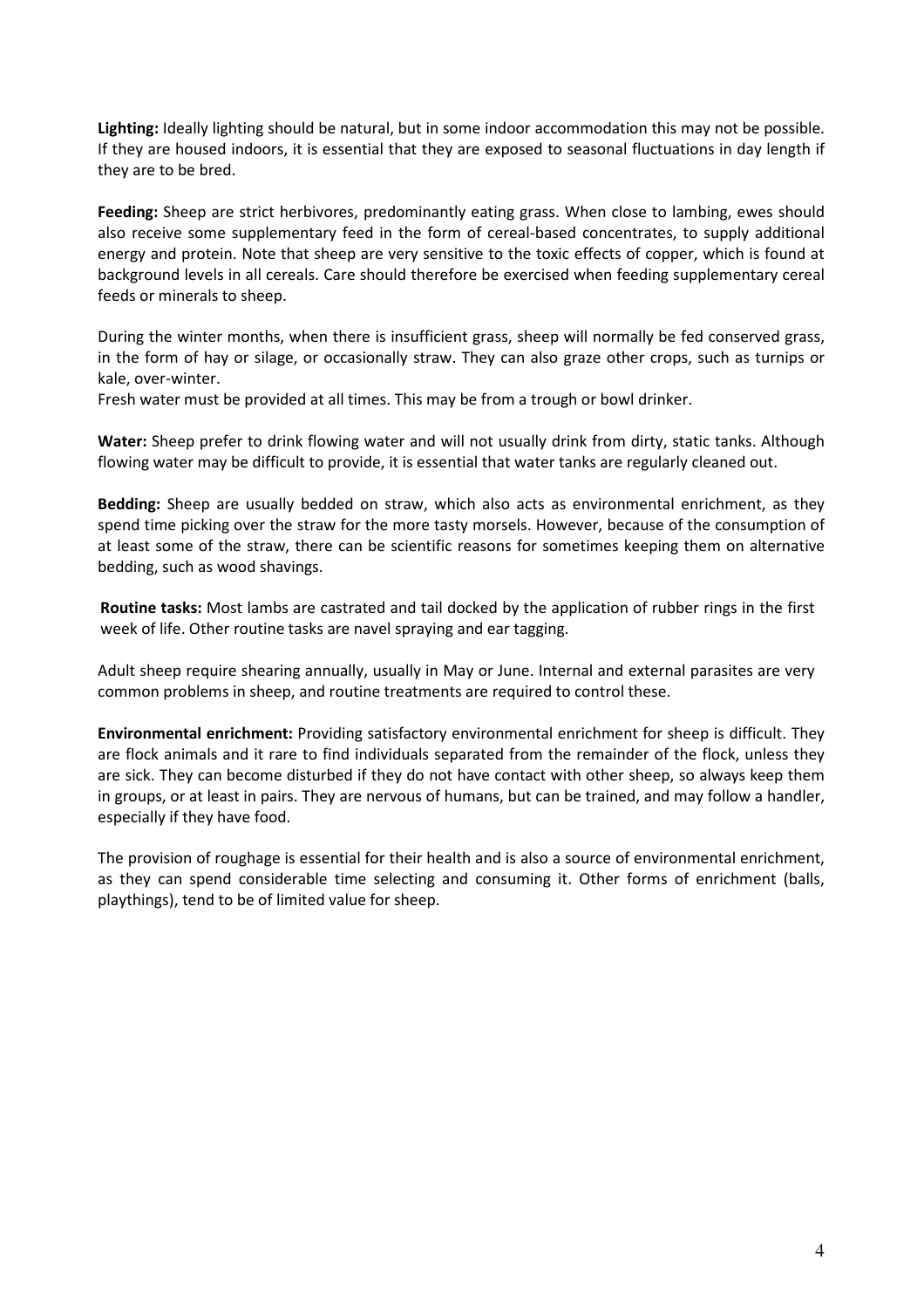# b) GOATS

# Introduction

The most likely ancestor of the modern domestic goat (Capra hircus), is the Bezoar (Capra aegagrus), which is still found in the Middle East and Asia Minor.

Selection for milk, meat or skins has led to the development of several breeds, of which the Saanen, British Alpine, Anglo Nubian and Toggenburg are the commonest breeds in the UK. Most adult dairy goats weigh between 55 and 90kgs, although there is also a dwarf goat breed, the pygmy goat, which can weigh as little as 20kg.



Saanen female (doe)

## Biology

Skin and hair: Goats are covered in hair, unlike sheep that have wool. However, some breeds, such as the Angora and Cashmere, have been developed specifically for fibre production (mohair and cashmere) and have much longer coats. Most goats possess horns and some also have beards and wattles. The tail is naturally short and stands up when the animal is alert. They have offensive smelling scent glands around the horns in both sexes, and also under the tail in the male.

Digestive system: As with all ruminants, goats do not possess canine teeth or upper incisors. Instead they have a hardened pad (the dental pad) against which the lower incisors bite. The tongue has a large dorsal swelling posteriorly, which makes visualization of the larynx difficult when trying to pass an endotracheal tube

All ruminants possess a 4-part stomach, the largest chamber of which is the rumen. They rely on a functioning rumen to utilise the grass and other plant material that form the diet. The rumen is in effect a large fermentation chamber, which serves to break down the cellulose in plants and convert it into nutrients that can be absorbed and utilised by the goat.

Reproductive system: Like sheep and deer, goats are seasonal breeders. Their breeding season extends from approximately September to March, during which time they will come into oestrus approximately every 21 days.

The onset of the breeding season is controlled by diminishing day length, as occurs in the autumn in the Northern hemisphere. It is possible to advance the breeding season by the use of hormones, or by artificially prolonging day-length over the winter months.

Both sexes become sexually mature at around 6 months of age, so female kids born in the spring may be mated in their first autumn, although most are not breed until they are 18 months old. Artificial insemination and embryo transfer techniques are both possible in goats.

The gestation length is 150 days, although this can vary by up to 5 days either way. The normal litter size is between 1 and 3 kids, although quads are sometimes seen. Pregnancy can be confirmed by blood or urine tests from about 30 days, or by ultra-sound scanning from about 50 days.

Cloudbursts: Some older goats may suffer from a form of pseudopregnancy, showing increased abdominal and udder swelling over a period of months. This is normally resolved by the eventual discharge of copious quantities of uterine fluid (the "cloudburst"), at or about the expected time of parturition. Such animals may well breed normally in future years.

Maiden milkers: Goats are also unusual in that some maidens will come into lactation without any prior pregnancy or parturition.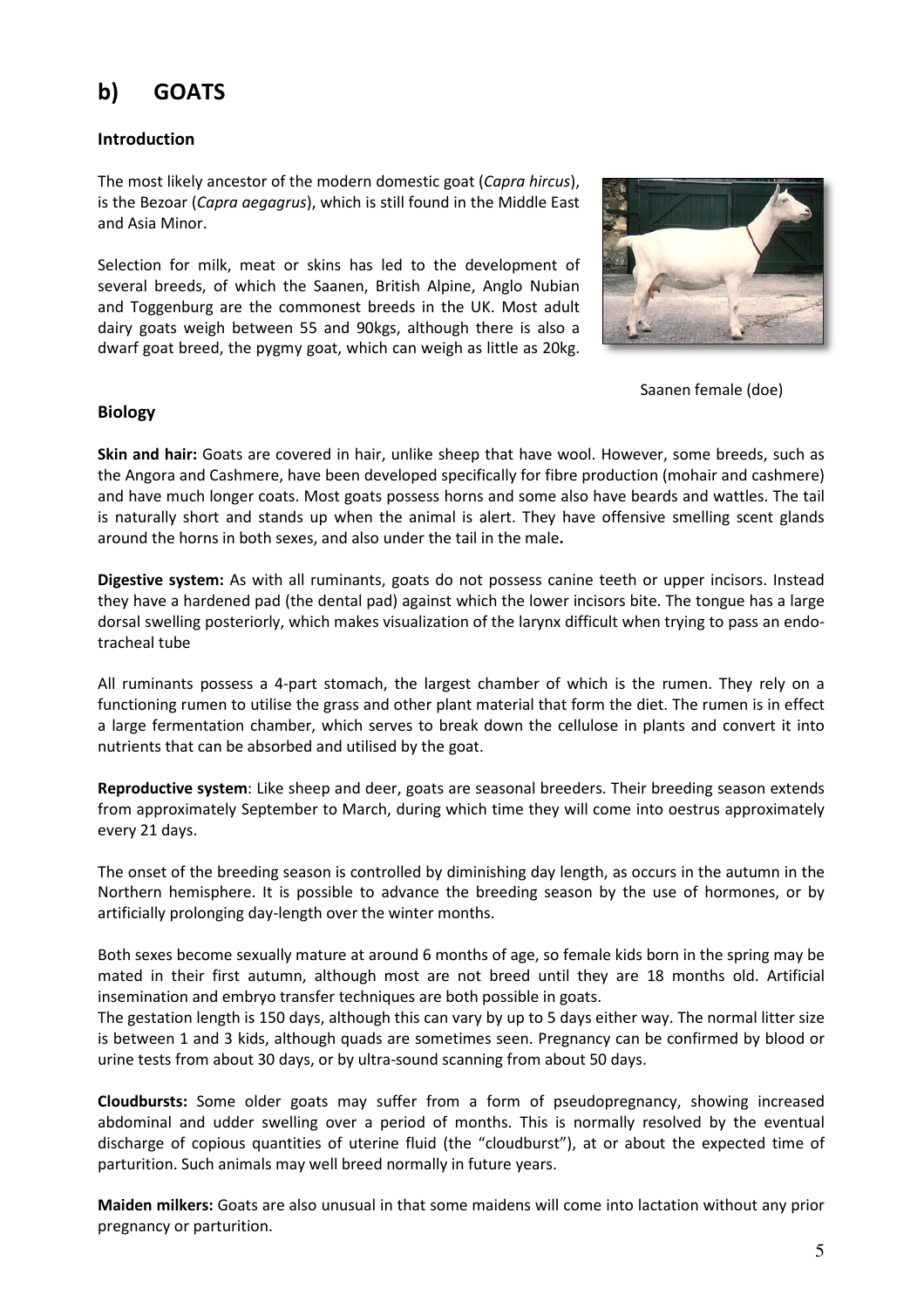## Some normal biological values for goats

| Weight at birth        | $2-4$ kg   |
|------------------------|------------|
| Adult weight           | 50-90 $kg$ |
| Gestation period       | 150 days   |
| Age at sexual maturity | 5-8 months |
|                        |            |

#### Husbandry

Housing: Goats are less well protected from extremes of cold than sheep, and dislike rain. They should always be provided with shelter and a dry, draught-free bed. An open fronted building will usually be sufficient, provided it backs into the prevailing wind.

Wherever practicable, goats should be group housed, or at least housed within sight of each other. However, horned and polled goats should generally not be mixed in the same pen for fear of bullying and injuries. If horned goats are to be housed together, more space should be allowed. Pens should be rectangular rather than square and the width of the pen should be not less than the length of the goat from nose to root of tail.

Goats are particularly agile and can leap over barriers several feet high, so all fences should be at least 4- 5 feet.

Temperature and humidity: Goats are more heat tolerant than sheep, but are less able to stand extremes of cold. When housed indoors, the HO Code of Practice requires goats to be kept at temperatures of between 10-24 $\rm ^{0}$ C and at a relative humidity of 45-65%.

Ventilation: If goats are held in controlled environment conditions, it is very important to maintain air flows of 15-20 air-changes/hour, as poor ventilation will soon result in a build up of airborne dust, microorganisms, water vapour and ammonia, all of which will be detrimental to their health and predispose to respiratory disease.

Stocking densities: The Home Office Code of Practice for the Housing and Care of Animals Used in Scientific Procedures gives the following guidance.

|                 |        | Minimum floor area in   Minimum floor area in   Minimum length of |                    |  |  |
|-----------------|--------|-------------------------------------------------------------------|--------------------|--|--|
| Goats and sheep |        | $m2$ when housed in $m2$ when housed feed rack or trough          |                    |  |  |
| bodyweight      | groups | singly                                                            | per head in metres |  |  |
| $<$ 35 kgs      | 1.3    | 2.0                                                               | 0.35               |  |  |
| $> 35$ kgs      | 1.9    | 2.8                                                               | 0.35               |  |  |

Lighting: Goats are normally kept in natural daylight. If they are housed indoors, it is essential that they are exposed to seasonal fluctuations in day length if they are to be bred.

Feeding: Goats are strict herbivores, but are primarily browsing animals, (rather than grazing, as sheep and cattle). They are very inquisitive, and notorious for eating anything hanging at head height or above (washing), and will strip vegetation off trees to a considerable height. However, in the absence of trees, goats will graze and can be maintained on grass in paddocks. Notwithstanding their appetites for eating clothing, they are relatively fastidious, and will refuse food that has been soiled by faeces or urine. Feeding troughs must therefore be kept very clean and hayracks should be suspended well above the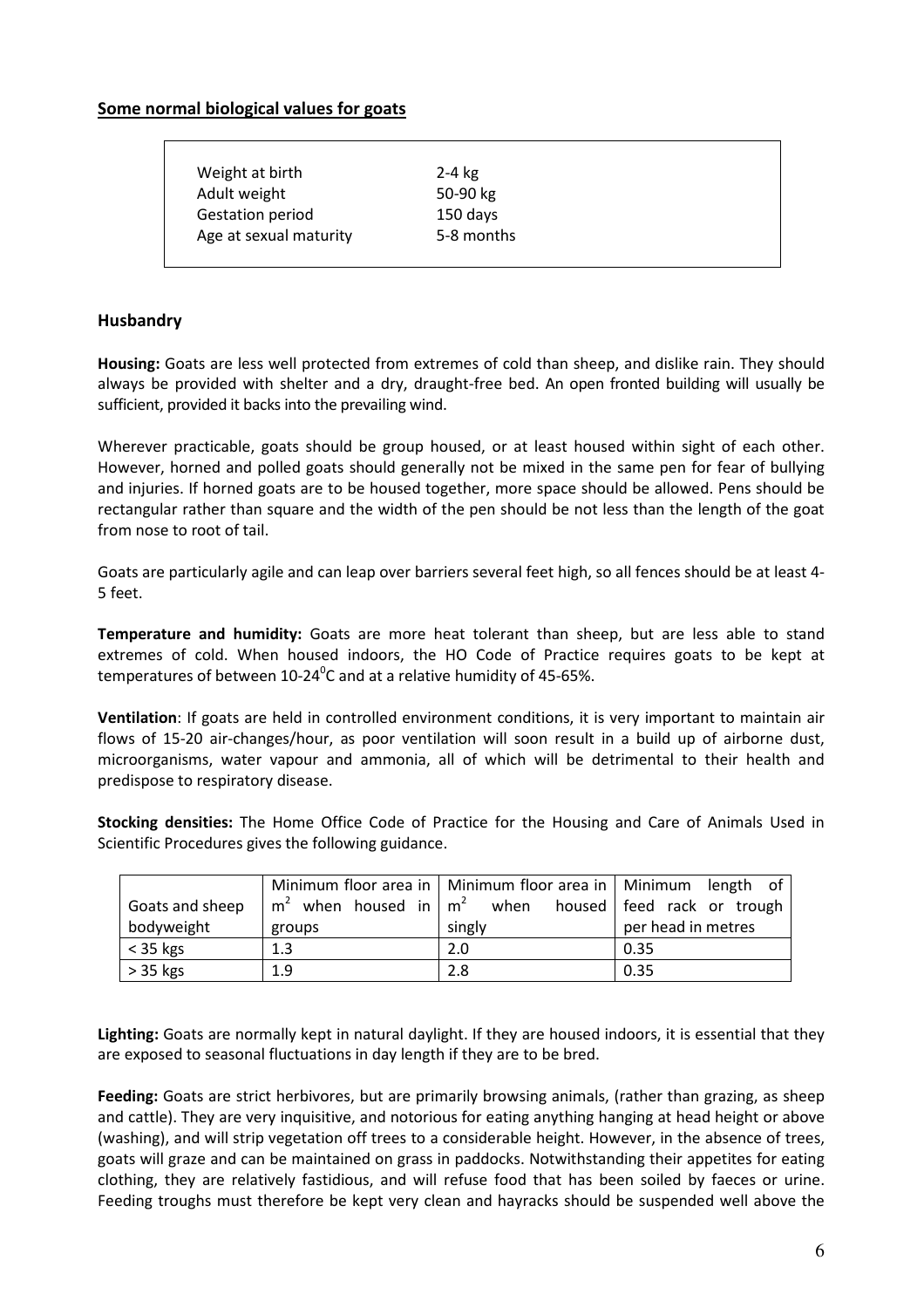floor. This not only prevents soiling of the hay, but also allows the goats to perform their natural, browsing behaviour.

During the winter months, conserved forage, such as hay or silage must be fed. Lactating goats can produce as much milk/kg bodyweight as dairy cows and therefore will also require supplementary concentrate feeds at times of peak lactation. Note that goats (like sheep) are very sensitive to the toxic effects of copper, and even relatively low levels of copper in concentrate rations may lead to poisoning and death. Commercial sheep feeds are formulated to be low in copper, and are therefore also suitable for goats, but be very careful about feeding other diets, such as those intended for cattle or pigs, which may have additional minerals.

Water: Goats are fussy drinkers and must be provided with ad-lib clean water at all times. Water bowls must be regularly cleaned out. Lactating goats can drink 10 or more litres of water daily.

Bedding: Most goats are bedded on deep straw. It is inevitable that they will consume some of this, but it is of little nutritional value. New straw should be added daily to keep the bed clean.

Disbudding: In order to facilitate future handling, most goat kids have their horn buds removed at about 4 days of age. If this procedure is delayed beyond the first week, there is a danger of incomplete removal and re-growth. This is a veterinary task as the technique must be carried out under general anaesthesia, because goat kids do not tolerate local anaesthetics very well. Alphaxalone (Alfaxan) or propofol are the anaesthetic agents of choice for this, although induction with isoflurane may also be considered.

Castration: Male kids are usually castrated at a few days of age, to avoid handling problems when they become mature. Castration is usually carried out at the same time as disbudding, under general anaesthesia.

Rearing: The majority of goats are kept for milk production, so kids are normally removed form the dam at about 4 days of age so the dam can be milked for human consumption. The kids are then reared on milk or milk-substitute from a bottle or bucket. These kids are then weaned at about 2 months of age.

Other: Like sheep, adult goats kept at pasture will require routine treatments for intestinal parasites and also preventive treatments for ectoparasites, such as flies and lice. They will also require attention to the feet and annual vaccinations against clostridial diseases.

Environmental enrichment: Goats are inquisitive animals and tend to be more independent than sheep. They normally live in groups, but will cope well if they have other species such as humans or sheep for companions. If disturbed, they will scatter, relying on their agility over difficult terrain to escape. This makes them impossible to drive. However, they can be led, and will usually follow a handler, especially if they have food. They frequently stand on their hind feet to explore, and can easily reach to a height of 2 metres, so this should be considered when suspending items near or above goat pens. Their curiosity causes them to lick or chew at any unusual material, which can lead to the ingestion of foreign objects and may be the cause of accidental poisoning or even electrocution from suspended electric cables.

Goats form a strong social hierarchy and the introduction of new members to a group may result in fighting. As many breeds are horned, this can lead to injuries. Males can also be aggressive during the breeding season.

The provision of a raised area in a pen or pasture is a useful environmental enrichment, as goats are natural climbers. Because of their natural inquisitiveness, goats will investigate objects such as toys or chains, particularly if these are suspended above head height. The provision of roughage above head height, to allow natural browsing behaviour, is also recommended. Because goats readily become accustomed to contact with humans, this should be encouraged during routine husbandry procedures and perhaps at other designated times.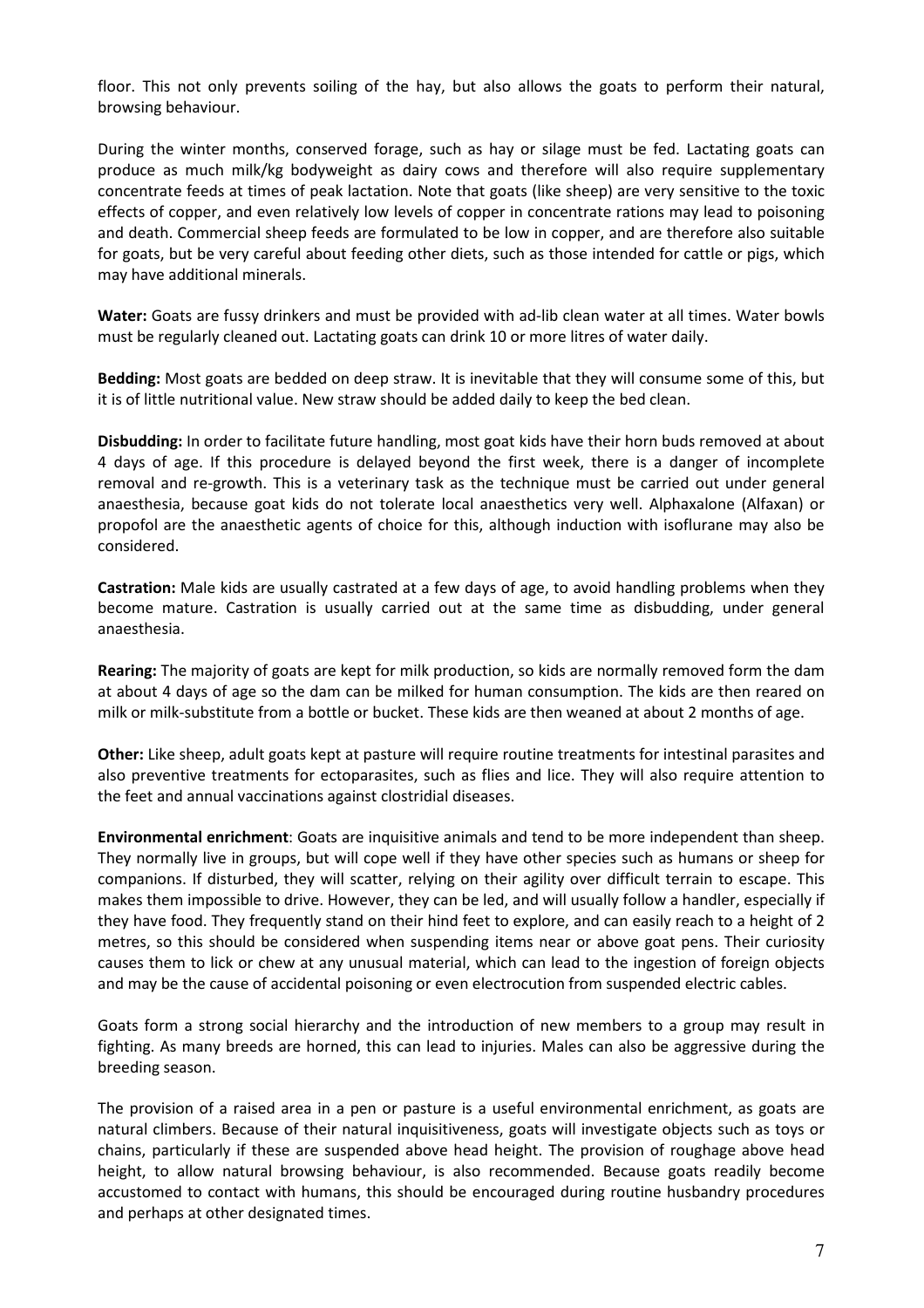# c) CATTLE

Cattle are less commonly used for research in the UK, not least because of their large size and low fecundity. They are most frequently used for research into those ruminant infectious diseases that have human health significance, such as Tuberculosis, Salmonellosis, E coli O157 and Bovine Spongiform Encephalopathy (BSE), or for ruminant diseases that are internationally important, such as foot and mouth disease (FMD) and Bluetongue. The production of milk is a vital national resource, and research into the feeding of dairy cattle and the quality of milk and meat produced from cattle is also undertaken.

# Breeds

Cattle are normally classed as either dairy or beef breeds. Over the last 30 years, the predominant dairy breed has become the Holstein Friesian, whilst other native breeds, such as Jersey and Guernsey, have becoming increasing rare. Native beef breeds include Aberdeen Angus, and Hereford, but there are also many imported beef breeds, such as Charolais, Limousin and Simmental. Some breeds possess horns, whilst others are naturally hornless.

The value of the purebred Holstein Friesian male calf is low, and so once sufficient Friesian female calves have been born to fulfil the replacement requirements of the herd, the dairy cows are usually crossed with a beef breed bull to produce a more valuable calf.



Holstein Friesian cow **Hereford bull** 



# Biology

The biology of cattle is generally very similar to that of sheep and goats, but they differ markedly in their reproductive cycle.

Reproduction: Unlike sheep and goats, cattle will breed throughout the year. They exhibit oestrus every 21 days, although this may sometimes be less obvious during the winter months. The gestation length of cattle is approximately 282 days (9 months), although there are slight breed variations. Young females (heifers) are normally mated (served) at about 15 months of age, so that they calve at 2 years. Service may be by bull, or more commonly in dairy herds by artificial insemination (AI) using frozen semen purchased from an AI centre. Embryo transfer (ET) is also used in some herds.

Ideally, following calving, cows will be re-mated 3 months into their lactation, so that they calve again 12 months later.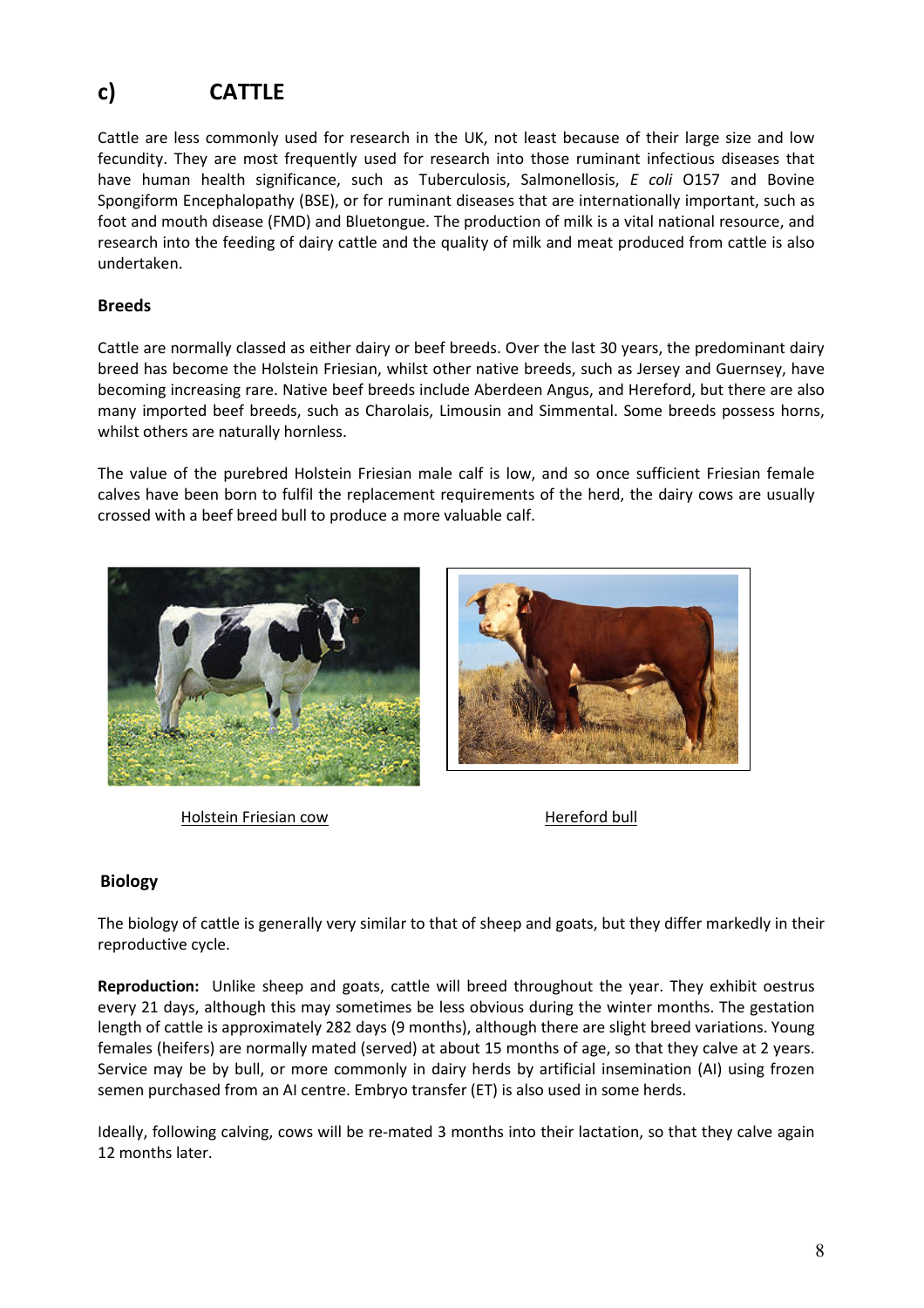Rearing: Calves are usually born as singletons, although approx 5% may be twins. A calf will usually weigh 35–50 kgs at birth. The method of rearing will vary between breeds.

- With beef breeds, the calf will remain on the dam for up to 9 months
- With dairy breeds, the calf will remain on the dam for only 1-4 days. This ensures that it obtains the antibody-rich first milk (colostrum). It will then normally be reared on milk replacer fed from a bucket or a machine, until weaning at approximately 6 weeks of age.

For experimental purposes, calves are sometimes required to be "colostrum deprived", when they must be removed from the dam at birth before sucking. This ensures that they have no passively acquired maternal antibodies. Calves may sometimes be required to be born "germ free", so they can later be infected with organisms under study ("gnotobiotic"). These calves must be delivered by caesarean section and subsequently reared in an isolator.

It is very important that as well as milk, calves are given some fibre (hay) in their diet from an early age to promote the development of the rumen. The changeover

from a milk-based diet to one that is based on cereal and fibre is a critical stage in the development of a calf. Routine tasks such as disbudding and castration are carried out under local anaesthesia by farm staff, or by a vet, within the first 10 weeks of life.

# Husbandry

Housing: Cattle are generally very hardy and many breeds will out-winter in the UK with minimal protection, although they can cause significant damage to the pasture. Dairy breeds however, are normally housed during the winter months, in which case it is important that they are provided with a dry, draught-free bed.

Cattle are herd animals and should be group housed, or at least housed within sight of each other. However, horned and polled cattle should generally not be mixed in the same group for fear of bullying and injuries.

Temperature and humidity: When housed indoors, the HO Code of Practice requires goats to be kept at temperatures of between 10-24 $\rm ^{0}$ C and at a relative humidity of 45-65%.

Ventilation: If cattle are held indoors, it is very important to maintain air flows of 15-20 airchanges/hour, as poor ventilation will soon result in a build up of airborne dust, microorganisms, water vapour and ammonia, all of which will be detrimental to their health and predispose to respiratory disease.

| Stocking densities: The Home Office Code of Practice for the Housing and Care of Animals Used in |  |  |  |  |  |  |  |
|--------------------------------------------------------------------------------------------------|--|--|--|--|--|--|--|
| Scientific Procedures gives the following guidance for cattle.                                   |  |  |  |  |  |  |  |

|             |         | Minimum floor area in   Minimum floor area in   Minimum length of |                    |
|-------------|---------|-------------------------------------------------------------------|--------------------|
| Cattle      |         | $m2$ when housed in $m2$ when housed feed rack or trough          |                    |
|             | groups  | singly                                                            | per head in metres |
| $< 60$ kgs  | $1.5\,$ | 2.2                                                               | 0.3                |
| 60-100 kgs  | 1.6     | 2.4                                                               | 0.3                |
| 100-150 kgs | 1.9     | 2.8                                                               | 0.35               |
| 150-200 kgs | 2.4     | 3.6                                                               | 0.4                |
| 200-400 kgs | 3.8     | 5.7                                                               | 0.55               |
| > 400 kgs   | 5.3     | 8.0                                                               | 0.65               |
| Adult bull  |         | 16                                                                | 0.65               |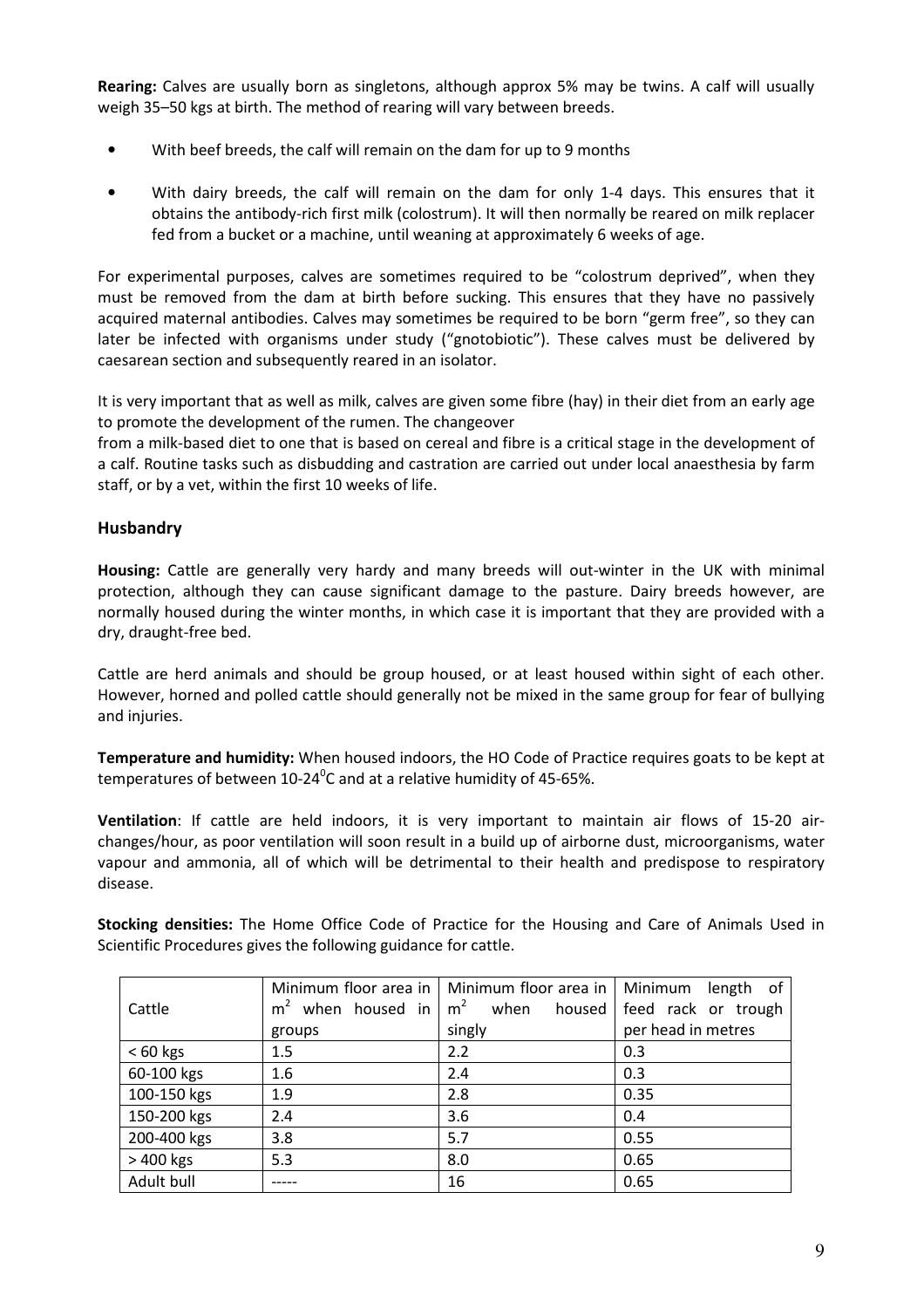Feeding: Like sheep and goats, cattle are strict herbivores and spend many hours each day grazing and ruminating when at pasture.

During the winter months, conserved forage, such as hay or silage must be fed. Dairy cows will also require supplementary concentrate feedstuffs during lactation.

Water: Lactating dairy cows require vast quantities of water daily, and must be provided with ad-lib clean water at all times.

Bedding: Dairy cows may be bedded on a number of different materials, including straw, sand, and a variety of types of commercial matting. The cleanliness of the bedding and the concrete walk areas is critical in controlling diseases such as mastitis, and lameness.

Disbudding: Nearly all calves born with horn buds have these removed in the first few weeks of life. By law, this procedure must be carried out under anaesthesia. This is not a veterinary task if carried out using local anaesthesia.

Castration: Nearly all calves are castrated at a few days of age, to avoid handling problems when they become mature. Castration is usually carried out at the same time as disbudding, under local anaesthesia.

Rearing: Calves from dairy cows used for milk production, are normally removed from the mother at about 4 days of age. They are then reared on milk-substitute until weaning at about 6 weeks of age.

Environmental enrichment: Cattle are social animals that normally live in groups, and it rare to find individuals separated from the remainder, unless they are sick. They should not be housed singly. As with sheep, the provision of suitable environmental enrichment is difficult. The provision of other cattle for company together with adequate long-fibre roughage are important enrichments. Scratching posts are well used, and one of the best types is a rotating brush that grooms the coat.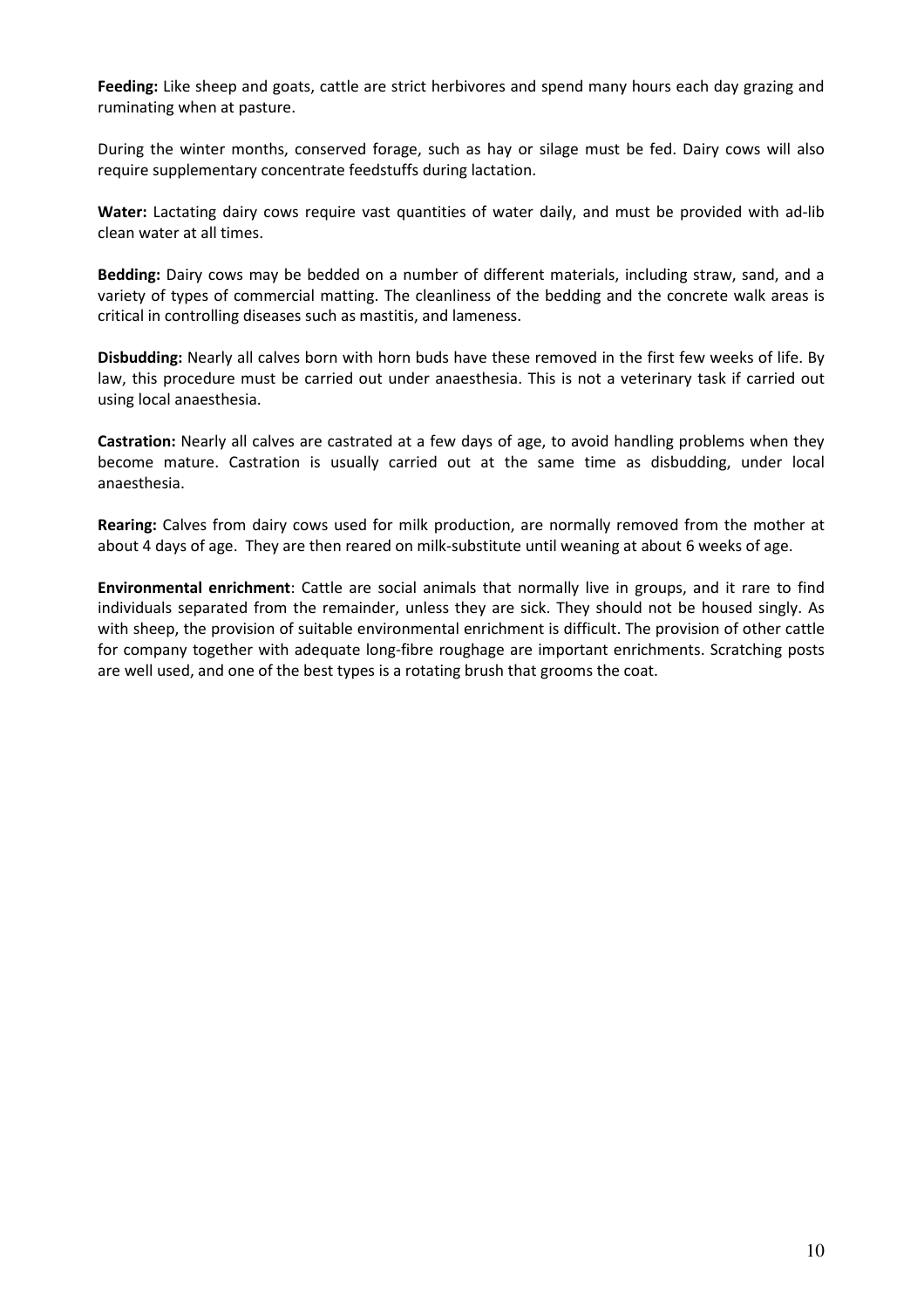# Ruminants - Personal Safety

# 1) Handling and restraint

Cattle are not usually aggressive, unless they have young at foot. However, the large size of cattle (6- 700kgs for an adult Holstein-Friesian cow), make them potentially very dangerous to restrain and handle. Horned ruminants are always potentially more dangerous. A restraining "crush" is necessary to be able to handle these animals safely.

Adult males (bulls, rams and billy goats) are always more aggressive than females, and should always be treated with caution. Adult bulls can be very dangerous animals and cause many human deaths every year.

Sheep are placid and generally speaking do not pose an injury threat to humans. To catch them, they should be corralled as a group into a confined space and then the individual restrained by placing an arm around its neck.



Sheep should not be caught or held by the fleece. To examine the underside of a sheep, they can be "cast" onto their sides or back.

Goats are often horned, which can be dangerous for the handler, but they are generally less nervous than sheep and can be caught quite easily with a little patience. Goats should not be caught or restrained by the horns, but by holding around the neck or with the hands either side of the head, behind the lower jaw. A soft collar around the neck of the goat may assist handling. Examination of the goat, including the feet and the udder, is usually performed in the standing position, as for a cow.

# 2) Zoonotic Diseases

A number of animal diseases are transmissible to humans. Collectively these are known as zoonoses. The important zoonoses that are transmissible between ruminants and man in the UK are:

- Contagious pustular dermatitis (Orf ) A viral skin disease or sheep and goats, also causing skin lesions in humans
- Ringworm fungal skin condition of all ruminants, causing itchy skin lesions in humans
- Chlamydophilia (enzootic abortion) A cause of abortion in sheep and goats which can cause abortion and potentially severe illness in women
- Toxoplasmosis A cause of abortion in sheep and goats that may cause illness in humans
- Q Fever A bacterial infection causing abortion in sheep and goats, and severe illness in humans
- Cryptosporidiosis A protozoan parasite of all ruminants causing diarrhoea, mostly in children
- Campylobacter A bacterial infection, often asymptomatic in ruminants but may cause food poisoning in humans
- E. coli O157 Usually asymptomatic in ruminants but may cause food poisoning in humans
- Salmonellosis severe systemic disease in ruminants and humans
- Anthrax a fatal septicaemia in all ruminants and humans very rare in the UK

NOTE: Sheep and goats can become infected with a number of agents that cause abortion and are transmissible to humans. Women of child-bearing age (and especially pregnant women) should not therefore work with sheep at lambing times.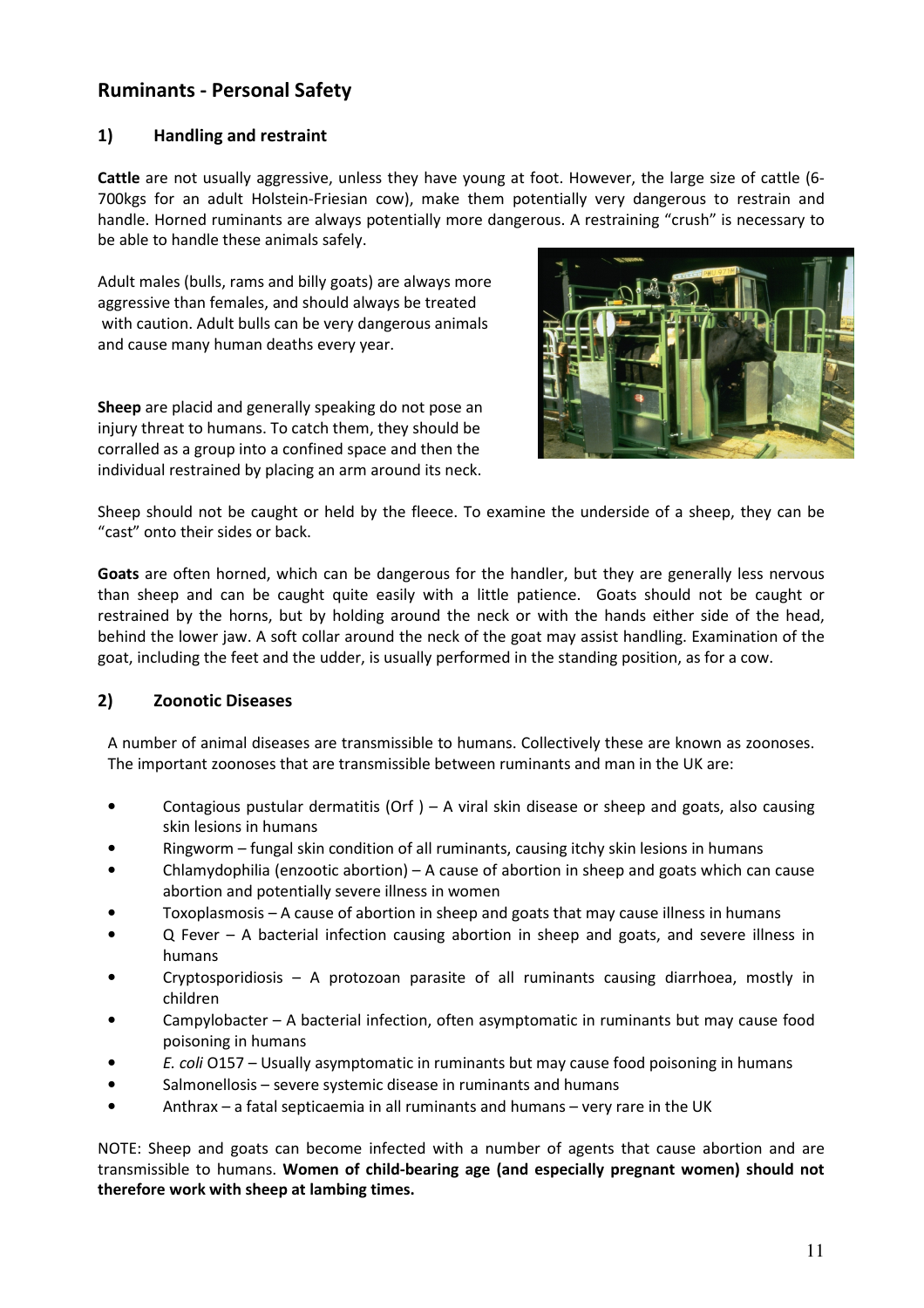# Ruminants - Health and Disease

# Biosecurity:

Ruminants are not included in Schedule 2 of ASPA, (except genetically altered sheep) and so may be purchased from any commercial source; direct from a farm; from a dealer; or even from a market. Such animals will often be of unknown health status, so it is a case of "caveat emptor" - let the buyer beware.

Cattle and sheep farms are generally much less disease conscious than pig or poultry farms. Most do not test for any diseases other than those that are compulsory (TB in cattle). Any health assurances should be viewed with suspicion.

Unfortunately sub-clinical infections can often become clinical if the animal is stressed, for instance by transport, or changes in the management or environment. These are exactly the stresses imposed on conventionally reared farm animals that are purchased for use in research. An additional stress will also occur if animals from different sources are mixed together. Then, the different pathogens that each is carrying will inter-act. The effects of this are normally additive, resulting in an outbreak of clinical disease in the group a few days after mixing.

## Recognition of wellbeing, pain, suffering and distress

Behaviour: A healthy ruminant should normally be alert, inquisitive and interact with others in the group (normal social behaviour). However, it is normal for ruminants to spend a large part of each day lying down, ruminating. Chewing the cud is usually a reliable indicator of good health.

A sick ruminant may lie apart from the remainder of the group, or be reluctant to rise when approached, or lag behind when it is moved. Dullness, drooping ears, reluctance to rise, anorexia and separation from the group are all indicators of pain or distress. The rumen may also cease to contract, so they do not regurgitate a "cud".

Sheep and cattle are not usually very vocal, and they tend to mask the signs of pain. However, when in pain, all ruminants will grate their molar teeth together, giving rise to a very distinctive noise, known as "teeth grinding".

Body condition: Assess the condition of the animal. Is it well grown for its age? Does it have a healthy covering over the dorsal spines of the backbone? There are systems for body condition "scoring", grading between 1 (emaciated) to 5 (obese). A condition score of 3 is considered optimal. Unfortunately, it is impossible to assess the body condition of sheep from a distance, because the thick covering of wool hides poor body condition. You always need to handle a sheep to assess its condition accurately.

Appearance of the coat: The coat should not show discolouration (blowfly strike in sheep) evidence of rubbing (scrapie in sheep/gaost or lice in cattle) or biting (sheep scab or lice). Loss of wool in sheep can be due to many causes – external parasites, such as mange or blowfly strike are two of the commonest.

Gait and nervous symptoms: Lameness is common in both cattle and sheep, although for different reasons. In sheep it is often due to infection with the bacterium Dichelobacter nodosus, which causes the disease known as foot rot. In cattle, their additional weight and the amount of time spent on concrete, means that it is more usually due to trauma of the sole of the foot

There should be no abnormal nervous signs – body tremors, circling, blindness or head tilt etc. Sheep and goats are both subject to a large number of nervous conditions; infectious, parasitic and metabolic.

Respiratory system: When a ruminant is at rest, the respiratory movements should be hardly visible. If they are shallow and rapid or deep and laboured, then there is some degree of respiratory distress. This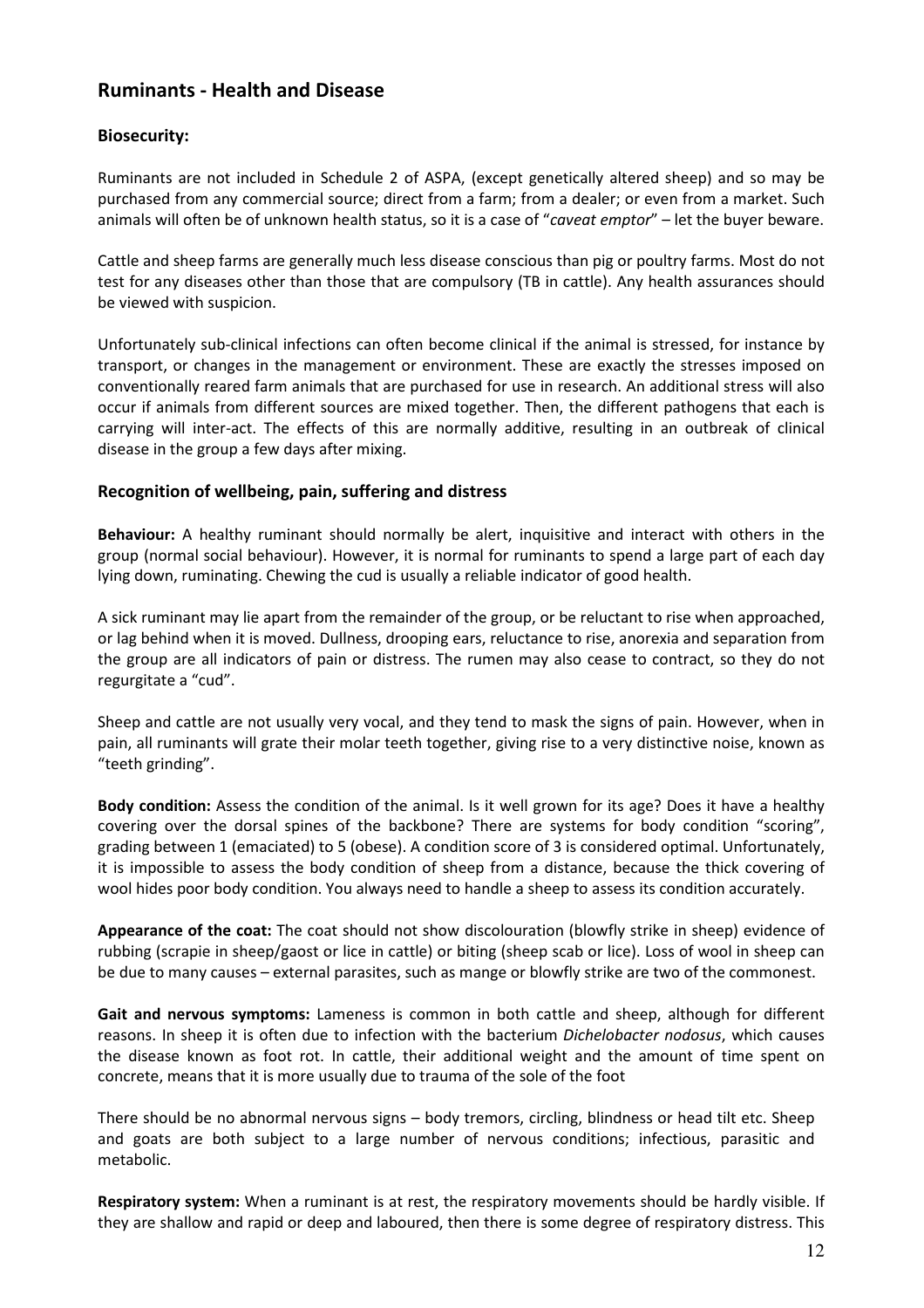could be due to pain or disease, or to a combination of both. Sheep are generally less commonly affected by respiratory disease than the other ruminants, which is probably a reflection that they are less commonly kept indoors.

Gastro-intestinal system: There should be no evidence of diarrhoea, which usually shows as staining of the hair or wool on the tail. Blood in the faeces may be due to excessive straining, or to some of the more virulent infections, such as gastro-intestinal worms or coccidiosis in young stock.

Temperature, respiration rate and heart rate: The normal values for temperature, respiration and heart rate are given below:

|                  | Cattle            | <b>Sheep</b>         | Goats             |
|------------------|-------------------|----------------------|-------------------|
| Body temperature | $38.5^{\circ}$ C  | $39.0^{\circ}$ C     | $38.5^{\circ}$ C  |
| Respiration rate | 25-40 per minute  | $12 - 20$ per minute | 15-25 per minute  |
| Heart rate       | 40-100 per minute | 60-120 per minute    | 70-135 per minute |

Increased temperatures are usually due to infection, but can sometimes be due to fear, exercise or increased ambient temperatures. If in doubt as to the significance of a reading, check others in the group to establish the normal. Sub-normal values may be more significant than raised values, particularly in gastro-intestinal conditions

Colour of mucous membranes: The inner surface of the conjunctiva is a good place to look for this, although the inside of the mouth or the vulva can also be used.

The mucous membranes should normally be pink. Paleness may indicate anaemia; yellow discolouration (jaundice) is due to liver disease; redness may be local inflammation or a sign of systemic disease; blue discolouration (cyanosis) usually indicates circulatory collapse.

Dehydration: If the fluid output, (via diarrhoea, vomiting, urine, sweat and respiration), exceeds the fluid intake, then animals will become dehydrated. Evidence of this can be detected in the elasticity of the skin. If a fold of skin is pinched between the thumb and forefinger, it should return immediately to its former position when released. If it "tents", then the animal is approximately 5% dehydrated. If dehydration approaches 10%, fluid is lost from the fat pad at the back of the eye and the eye appears to retract into the socket (sunken eye). This is a serious level of dehydration which is life threatening if it remains uncorrected.

Other diagnostic aids: These include laboratory tests on tissue samples, (blood, urine, faeces etc) and the use of ultrasound or X-rays. Examples are the examination of rectal swabs for bacteria, blood tests for the presence of antibodies to disease, skin scrapes for ringworm or parasites, and ultrasound examination for pregnancy.

# Ruminant Diseases

# 1) Notifiable Diseases

Under the Animal Health Act 1981, a number of important diseases are designated as notifiable. The law requires that the existence, or the **suspicion** of existence, of a notifiable disease must immediately be reported to the police or to DEFRA. Various orders under the Act give extensive powers to the authorities to prevent certain diseases entering the UK (ie Foot and Mouth, Bluetongue), to eradictae diseases already present (ie Tuberculosis), or to control the spread of others (ie Salmonellosis, E.coli O157).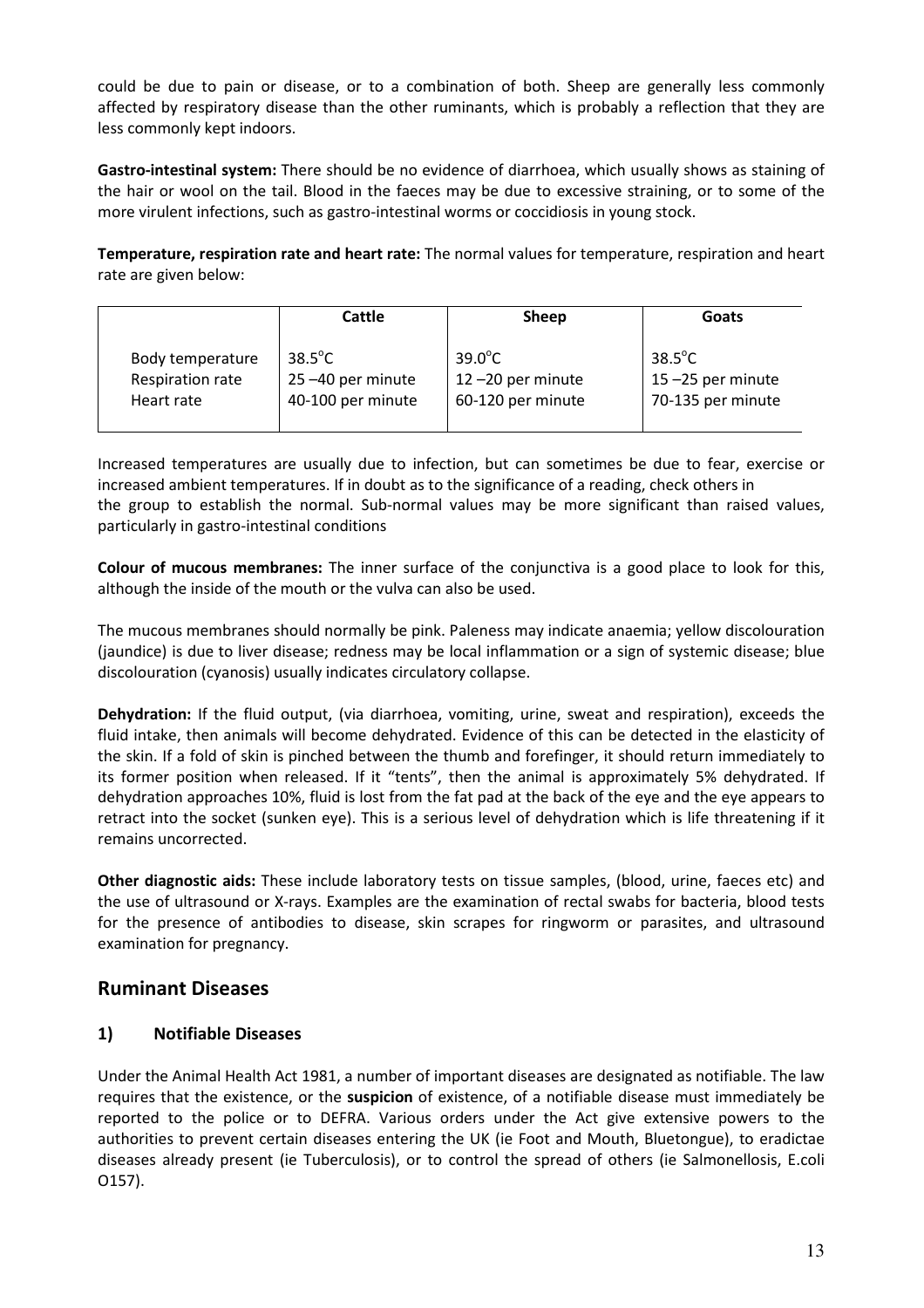Most of the notifiable diseases are potentially or actually of considerable economic significance to the UK livestock industry. Some of them are also zoonoses (BSE, TB). The notifiable diseases of ruminants that are seen in the UK are listed below.

| Anthrax:             | All ruminants - very rare in UK                |
|----------------------|------------------------------------------------|
| <b>Bluetongue:</b>   | All ruminants - only seen in UK from 2008 - 10 |
| <b>BSE:</b>          | Cattle only                                    |
| Scrapie:             | Sheep and goats - progressive nervous disease  |
| <b>Tuberculosis:</b> | Cattle and goats only                          |

#### 2) Other diseases

| <b>Bacterial:</b> | Chlamydophilia - causes abortion in late gestation in sheep and goats<br>Clostridia - causes fatal septicaemias and toxaemias in all species<br>E. coli – may cause diarrhoea in the young of all species. Also acute mastitis in cattle<br>Mycobacterium avium paratuberculosis (Johnes disease) - causes ill thrift in all<br>species of ruminants<br>Mycobacterium bovis - causes tuberculosis in cattle and goats (but not sheep)<br>Salmonella species - diarrhoea and septicaemia in all species |
|-------------------|--------------------------------------------------------------------------------------------------------------------------------------------------------------------------------------------------------------------------------------------------------------------------------------------------------------------------------------------------------------------------------------------------------------------------------------------------------------------------------------------------------|
| Viral:            | Caprine arthritis and encephalitis (CAE) in goats and Maedi-Visna (MV) in sheep<br>Bovine virus diarrhoea (BVD) – may cause abortion and enteritis in cattle<br>Border disease (BDV) - may cause abortion in sheep<br>Viral pneumonias (IBR, PI3, RSV) - principally important in young cattle<br>Contagious pustular dermatitis (orf) $-$ a viral skin infection of sheep and goats                                                                                                                   |
| Fungal:           | Ringworm – causes irritant skin lesions in all species                                                                                                                                                                                                                                                                                                                                                                                                                                                 |
| Parasitic:        | Toxoplasmosis – causes abortion at all stages of gestation in sheep and goats<br>Neospora - can cause abortion in cattle<br>Nematodes - (gastro-intestinal worms) - cause diarrhoea in young-stock of all species<br>Trematodes - liver fluke - cause liver damage and diarrhoea in all ruminant species<br>Coccidiosis - protozoan intestinal infection causing diarrhoea in all species<br>Ectoparasites - lice and mange, causing skin irritation in all species                                    |

#### NOTES:

- 1) The caprine arthritis and encephalitis (CAE) virus produces arthritis, encephalitis, pneumonia and mastitis in goats, but a slightly different disease in sheep, where it is known as Maedi-Visna.
- 2) Bovine Virus Diarrhoea (BVD) is common in cattle. It is essentially the same virus as that which causes Border Disease in sheep.
- 3) Sheep are only very rarely infected with Mycobacterium bovis, the cause of tuberculosis in cattle and goats.
- 4) Sheep are very susceptible to infectious agents causing abortion and a number of other zoonotic conditions.
- 5) Young cattle are commonly affected with a number of respiratory viruses causing pneumonia.

Vaccination: There are a number of vaccines available for use in cattle and sheep in the UK, but only 2 are licensed for use in goats. Both of these are against Clostridial diseases. The other sheep and cattle vaccines are not licensed for use in goats, and should therefore only be used under the direction of the Named Veterinary Surgeon.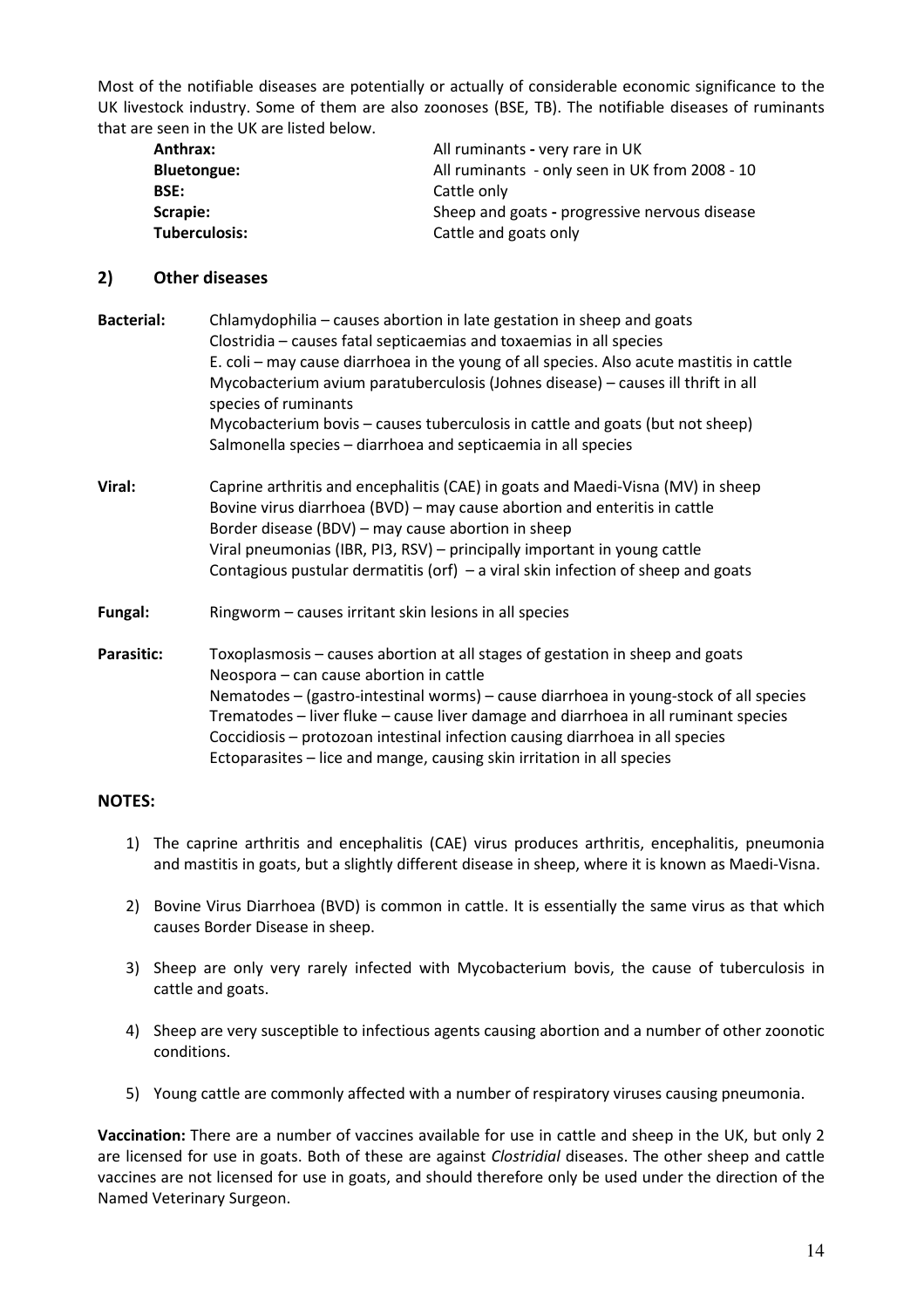# Ruminant Anaesthesia and analgesia

# Particular considerations

1) Local anesthesia: Local anaesthetics are widely used in cattle and sheep, but goats are particularly sensitive to their effects and they should be used with caution in this species. This is particularly true of kids, where overdose is relatively easy.

2) General anaesthesia: All of the ruminant species present particular problems with general anaesthesia.

- 1) Starvation for 18-24 hours in ruminants does not significantly reduce the volume of the rumen contents and is of debatable value. Ruminants will eat their bedding, so to be effective, the animals must be held without bedding for the starvation period. Some authorities suggest that a period of starvation will reduce the production of gas in the rumen (see (4) below), but this does not seem to be an advantage that is worth the distress and metabolic upset caused by starving the animal.
- 2) The large dorsum of the tongue makes passage of an endo-tracheal tube more difficult than in non-ruminant species. A good laryngoscope is very helpful.
- 3) All ruminants produce copious quantities of saliva to aid digestion. Normally this saliva is swallowed with the cud, but under anaesthesia the swallow reflex is lost. Unless this saliva is drained away, it will pool in the back of the throat and may then pass into the trachea, and thence the lungs. This can lead to post-operative complications, which might include pneumonia and death. Unfortunately the anti-cholinergic drugs that are used in mono-gastric species to reduce the production of saliva, do not work so well in ruminants. Although they reduce the volume, they cause it become very viscous and therefore more difficult to deal with. These drugs are best avoided in goats. Instead, prevent the inhalation of saliva by passing a cuffed endotracheal tube, and also by lowering the animal's head such that the saliva will drain out of the mouth, and not pool in the pharynx.
- 4) The rumen will continue to produce gas during anaesthesia, but the unconscious animal is unable to eructate it. Over time, the normal gas-cap in the rumen will enlarge and eventually distend the flanks, causing tympani. For anaesthetic procedures lasting more than 30 minutes, a stomach tube should be passed into the rumen (via the mouth) to allow this gas to be vented.
- 5) In lateral and dorsal recumbence, the weight of the rumen can restrict both the functioning of the diaphragm and the return circulation of blood from the abdomen to the heart via the major vessels. For this reason, ruminants should never be restrained in these positions for nay longer than absolutely necessary for the performance of the surgical procedure.
- 6) In lateral and dorsal recumbence, the oesophagal-rumen sphincter will lie below the fluid line of the rumenal contents. Under anaesthesia, the sphincter will relax, allowing reflux of ruminal contents into the oesophagus, and thence into the pharynx and mouth. The passage of a stomach tube, as in (4), should help to control this.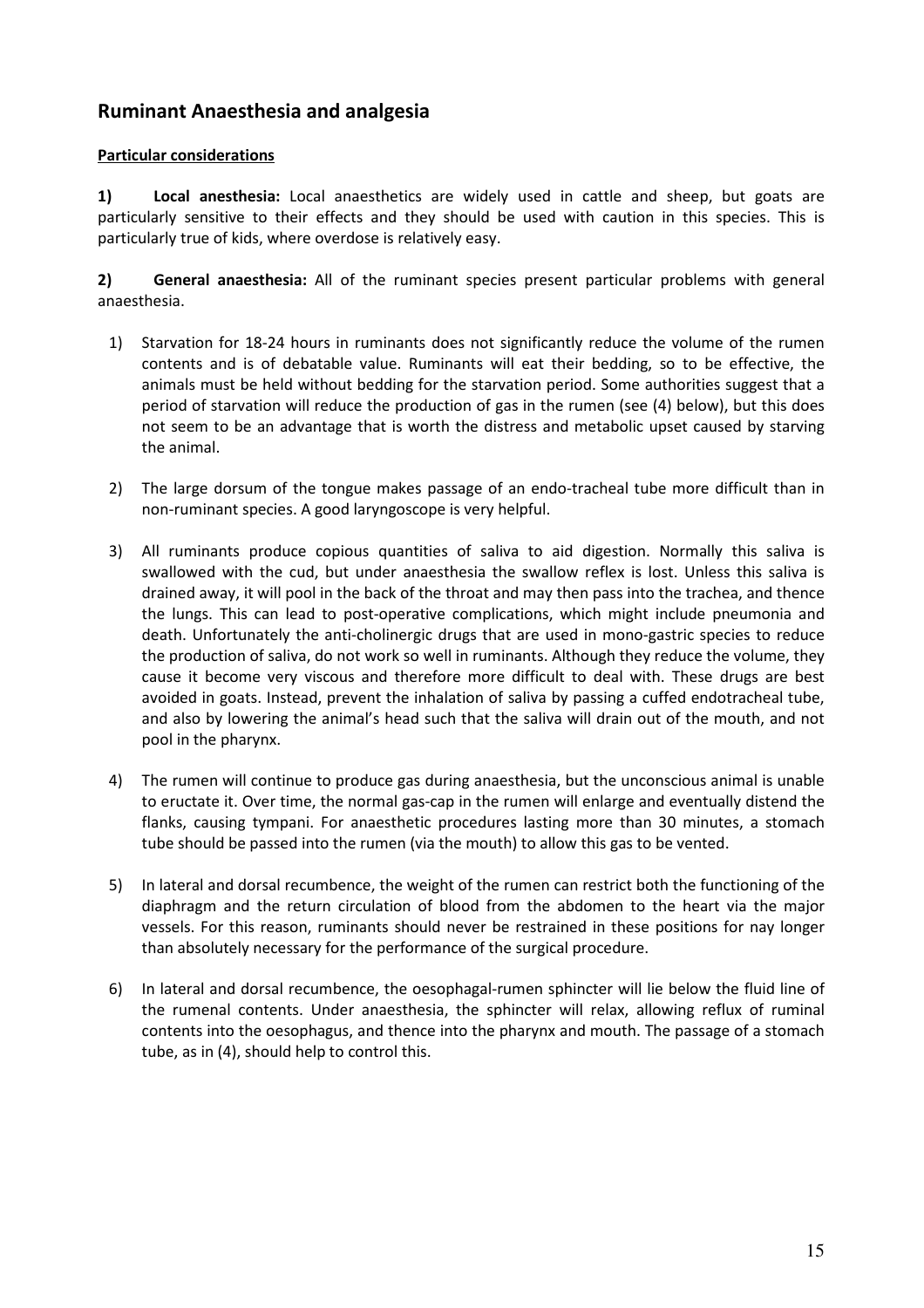# Pre-anaesthetic preparation

Before general anaesthesia is undertaken, there are some simple pre-operative procedures that should be carried out:

a) Acclimatisation: If the animal has recently been introduced to the unit, allow an acclimatisation period of at least 1 week, and preferably 2 weeks, before surgery. During this period the metabolic and hormonal changes caused by the stress of moving will return to normal.

b) Health check: Make sure that the animal is in good health. Carry out a clinical examination immediately before anaesthesia, checking cardiovascular and respiratory function.

c) Fasting: Fasting overnight before general anaesthesia is usually advised for ruminants, although this makes little difference to the volume of the contents of the rumen. It may reduce the amount of gas produced.

d) Pre-medication: The use of premedicants prior to anaesthesia is very useful in ruminants.

#### **Sedatives**

Will help to reduce anxiety in ruminants prior to the induction of anaesthesia. Sedatives will also reduce the total dose of anaesthetic required and provide a smoother induction of anaesthesia.

The following sedatives are used in the ruminant species

• Xylazine (Rompun): Only licensed for use in cattle, where it is a very powerful sedative at a low dose. The use of xylazine is not recommended in sheep or goats, as the safety margin is low and deaths have been reported.

Unfortunately, there are no sedatives licensed for use in sheep and goats, but the following have been found to be safe and effective in these species:

- Diazepam (valium): Give 2mg/kg i/m or 1mg/kg i/v.
- Midazolam (hypnovel): Give 0.5mg/kg i/v.
- Acepromazine (ACP): Give 0.05 0.1mg/kg i/m

#### Anticholinergic drugs

Do not use these in ruminants. Although they reduce the volume of salivary and bronchial secretions, they increase their viscosity, which makes them very difficult to deal with.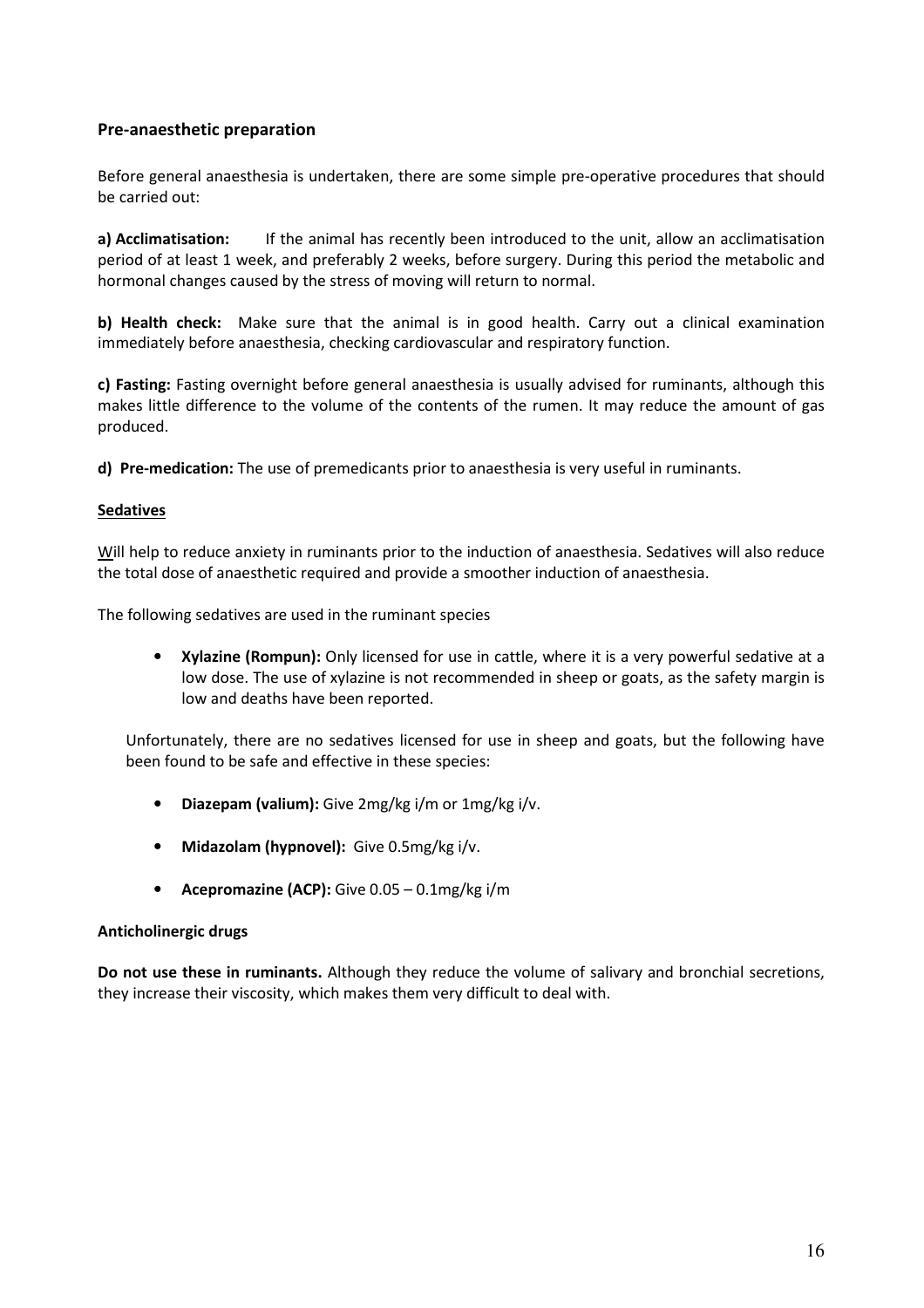# General anaesthetic agents

As with many species, **Isoflurane** is the anaesthetic agent of choice in ruminants. The depth of anaesthesia with a volatile agent can be accurately controlled via a calibrated vaporizer, and recovery is rapid. For the reasons given above, ruminants should always be intubated.

However, it is not safe, practical or humane to induce anaesthesia with isoflurane in ruminants larger than 10 kgs, and so induction with a short-term agent given by the intravenous route is usually necessary. The jugular vein is the route of choice, although the cephalic vein may also be used in young animals. Experience shows that the following intravenous agents are safe and effective in ruminants.

- 1) Propofol (Rapinovet and others) 4-5mg/kg  $i/v$ , is an injectable anaesthetic agent that will give approximately 5 minutes anaesthesia. This is usually sufficient for endotracheal intubation, or for very short procedures.
- 2) Alphaxalone (Alfaxan) 2-3mg/kg i/v is the injectable anaesthetic agent of choice for surgical procedures where maintenance under isoflurane is not possible. The dose will be reduced by approximately  $\frac{1}{2}$  if the animal is previously sedated, and this will also promote a smoother recovery. A single dose of alfaxalone will give surgical anesthesia for approximately 20 minutes, but this can be extended by incremental dosing without significantly prolonging the recovery time (approximately 30 minutes).

NOTE: Ketamine (Vetalar and others), when combined with an alpha 2 agonist such as xylazine or medetomidine, does not give good anaesthesia in ruminants an is not recommended. Although it can give light surgical anaesthesia, it has no advantages over propofol or alfaxalone.

# Analgesics

There are no licenced analgesics for use in sheep or goats in the UK, although there are some licensed for use in cattle. However, there is evidence that the compounds licensed for use in cattle are safe and work satisfactorily in sheep and goats.

# a) Non-steroidal anti-inflammatory drugs (NSAID's)

Some of the newer compounds are effective analgesics for mild to moderate pain in ruminants.

- 1) Flunixin (finadyne solution)
- 2) Meloxicam (metacam )
- 3) Ketoprofen (ketofen)
- b) Opioids

Although these are generally speaking more powerful analgesics than the NSAID`s, their duration of action can be very short and their effects can vary considerably between the species. They must be used with care as they may also have respiratory depressant effects. For ruminants, Butorphenol (Torbugesic) is the analgesic of choice. Mixed with a sedative, such as diazepam or miazolam, this combination can have a profound sedative/hypnotic effect.

## c) Other

The intensity of pain reported by man is increased by emotions such as fear and apprehension. The use of sedative drugs, such as Xylazine (Rompun - Bayer) in cattle, or diazepam (Valium) in sheep or goats, is valuable in reducing apprehension prior to a surgical procedure.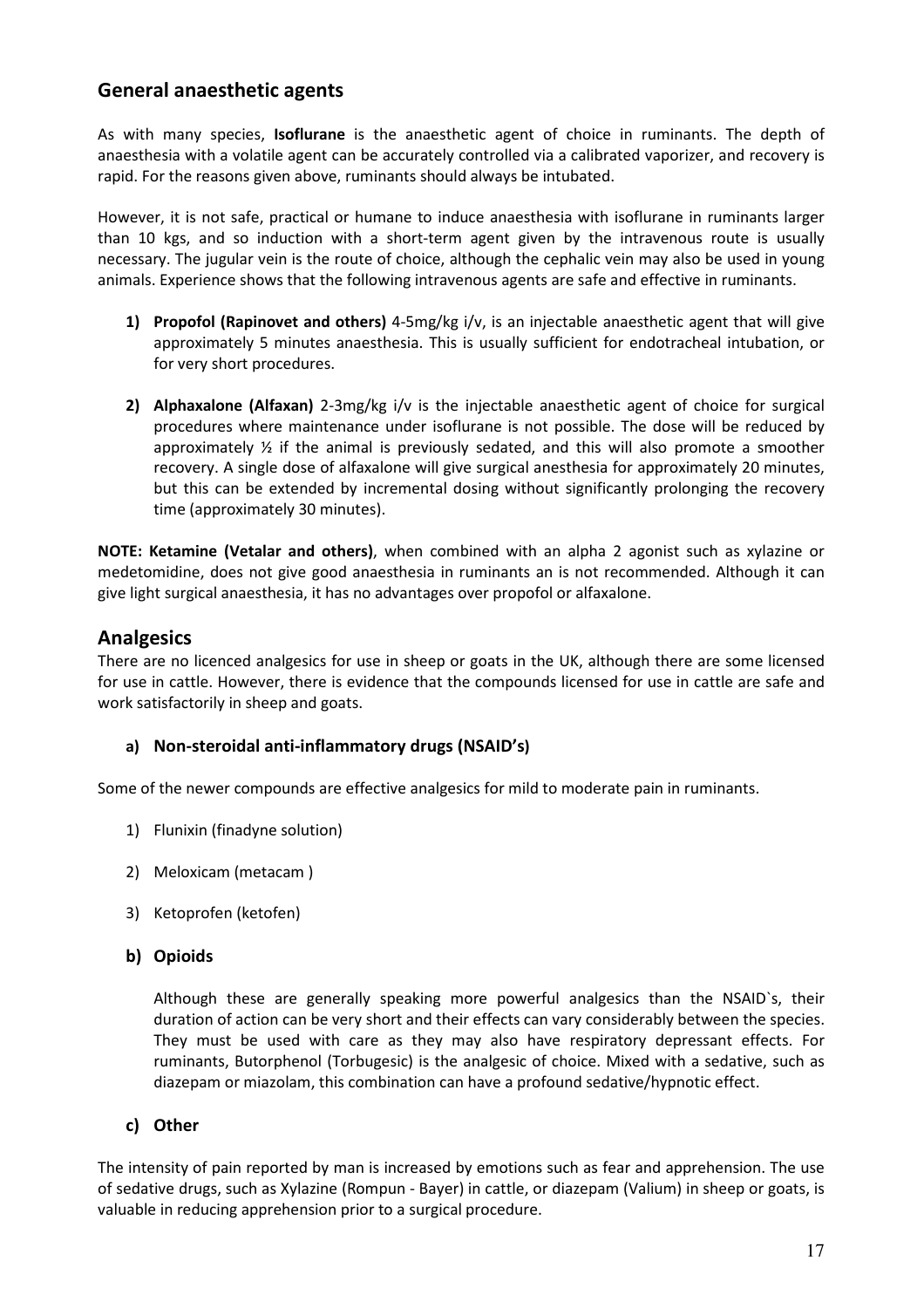# Humane methods of killing

## Schedule 1 methods:

## Mature forms

- 1) Overdose of anaesthetic
- 2) Destruction of the brain by free bullet (when performed by a veterinary surgeon) \*
- 3) Captive bolt, percussion or electrical stunning, followed by destruction of the brain or exsanguinations, before return to consciousness (when performed by a veterinary surgeon or licenced slaughterman) \*

## Foetal forms

1) Overdose of anaesthetic

\* Methods (2) and (3) above are not Schedule 1 methods of killing unless carried out by a veterinary surgeon (or a licenced slaughterman in the case of (2)). They may only be used by others under ASPA as non-schedule 1 methods of killing, under PPL and PIL authority.

# FURTHER READING

1) Handbook of Lab Animal Management and Welfare: Wolfensohn and Lloyd

Oxford University Press ISBN 1-4051-1159-3

- 2) The Laboratory Small Ruminant: M Allen and G Borkowski, CRC Press ISBN 0-8493-2568-4
- 3) Goat Health and Welfare: D Harwood, Crowood Press. ISBN 1 86126 824 6
- 4) Taylor P M (1991): Anaesthesia in sheep and goats. Veterinary Record: In Practice 13 p31-36
- 5) Laboratory Animal Anaesthesia: Elsevier Academic Press ISBN 0-12-260361-3